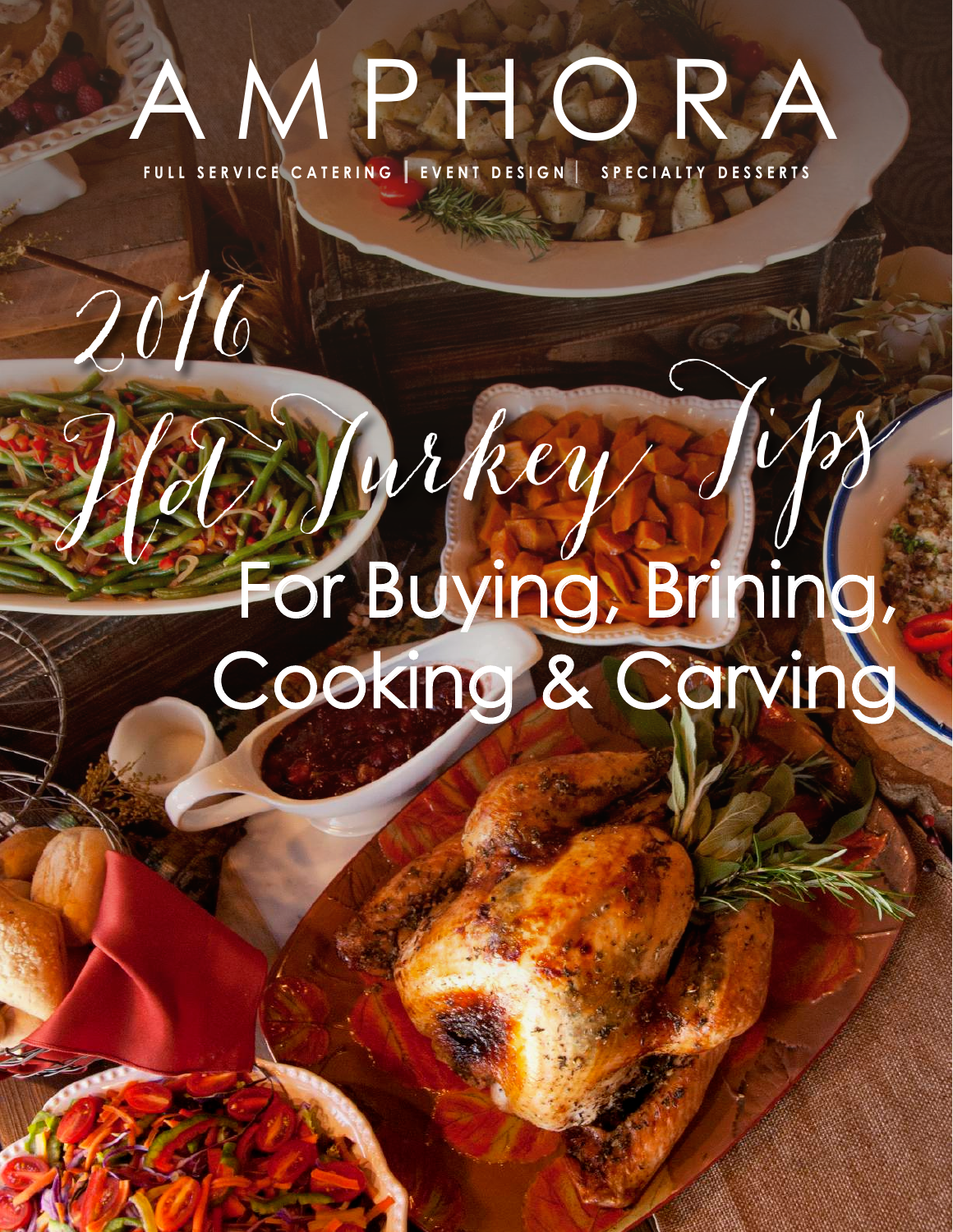#### **FRESH OR FROZEN**

- **• Start with a high quality turkey free of added hormones like those at Amphora or even an organic turkey (available by special order) and if it is prepared correctly, your fresh or frozen turkey will be delicious!**
- **• The key is to plan ahead…while a fresh turkey is a great option, you may want to beat the rush at the market and pick your turkey up weeks in advance. If you opt for a frozen turkey, you will want to be sure to factor the thawing time into your cooking plan!**
	- **o Tried & Tested. Be sure to thaw on the lowest shelf of your fridge to avoid contaminating other foods and use a tray or disposable aluminum pan underneath your bird to catch leaks. You will need 1 full day for every 5 pounds of turkey so a minimum of 2-3 days is required for an average family size turkey.**
	- **o In a Rush? If you are short on time or fridge space, wrap your turkey in a leak proof plastic bag and place it in a sink or large vessel. Add cold tap water to cover. Change the water every 30 minutes and allow 30 minutes of thawing time per pound.**

# **IS BIGGER ALWAYS BETTER?**

- **• When selecting a whole turkey, allow at least 1 pound per person, (addanextra1/2poundperpersonforlatenight snacksorleftovers. Consider 2 smaller birds vs one large one if your refrigerator space can't accommodate a huge turkey, or test out a new brine recipe or herb rub on a second turkey to appeal to varying tastes or your creative spirit!**
- **• The key is to plan ahead…while a fresh turkey is a great option, you may want to beat the rush at the market and pick your turkey up weeks in advance. If you opt for a frozen turkey, you will want to be sure to factor the thawing time into your cooking plan!**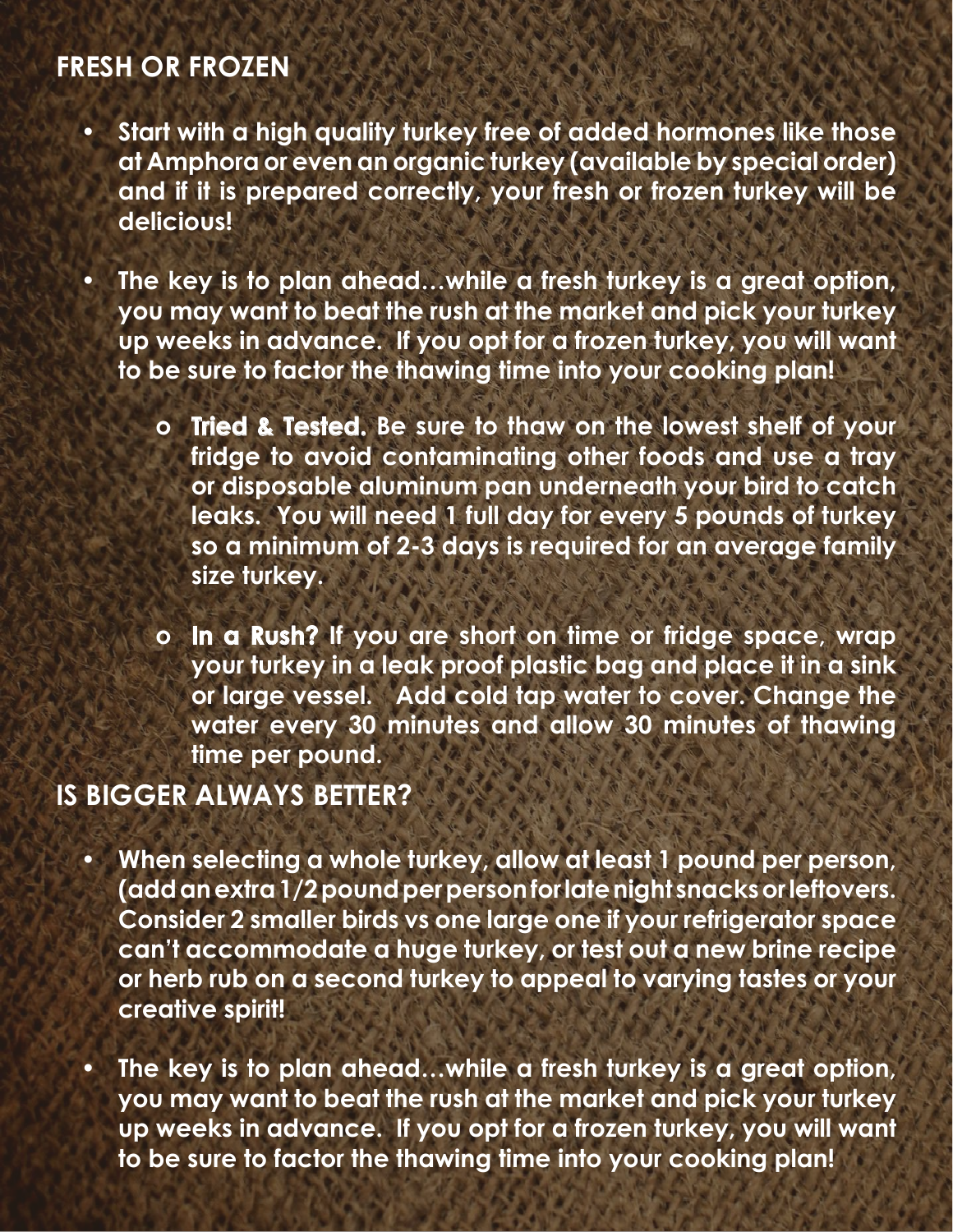#### **CAN I BRINE WHEN I AM OUT OF TIME?**

- **• Many of us dream of a divine brine, but our inspired ideas are traded for convenience when the stress and time crunch of all the Thanksgiving preparations makes them seem impossible. This is Amphora's new favorite brining technique because just like the chefs at home, Amphora's chefs have a tall list of preparations to get ready for Turkey Day each year, and this brine is so simple, with simply delicious results!**
	- **o Consider a no-fuss dry brine with what most of us already have in our pantry. A one step process of sprinkling just a ½ teaspoonofKosher saltperpoundofturkey,andrefrigerating for even just 2 hrs, will help create a crispier turkey skin.**
	- **o The salt will amp up the taste because of salt's natural flavor enhancing abilities, but the sodium & chloride ions will denaturetheturkeyproteinsallowingthemtoretainagreater percentage of water throughout the cooking process than meat that hasn't been treated. No need to rinse as the salt will be sucked into the meat during the process.**
	- **o Add any additional aromatic herbs and spices and the salt will help the flavors penetrate deep into the meat.**

#### **UTTERLY BUTTERLY**

**• We love using a compound butter rub underneath the skin as well and inside the cavity and over the entire outside of the turkey. Prepare your compound butter and let it stand at room temperature for approximately 30 minutes before prepping your turkey so it is more easily spreadable. After you have rinsed and patted your turkey dry with a paper towel, slide your hand under the skin starting at the neck and work your way over the breast, carefully separating the skin from the meat as you go. Rub three to four tablespoons of the seasoned butter under the skin and over the breast. Rub additional butter mixture over the entire outside of the turkey.**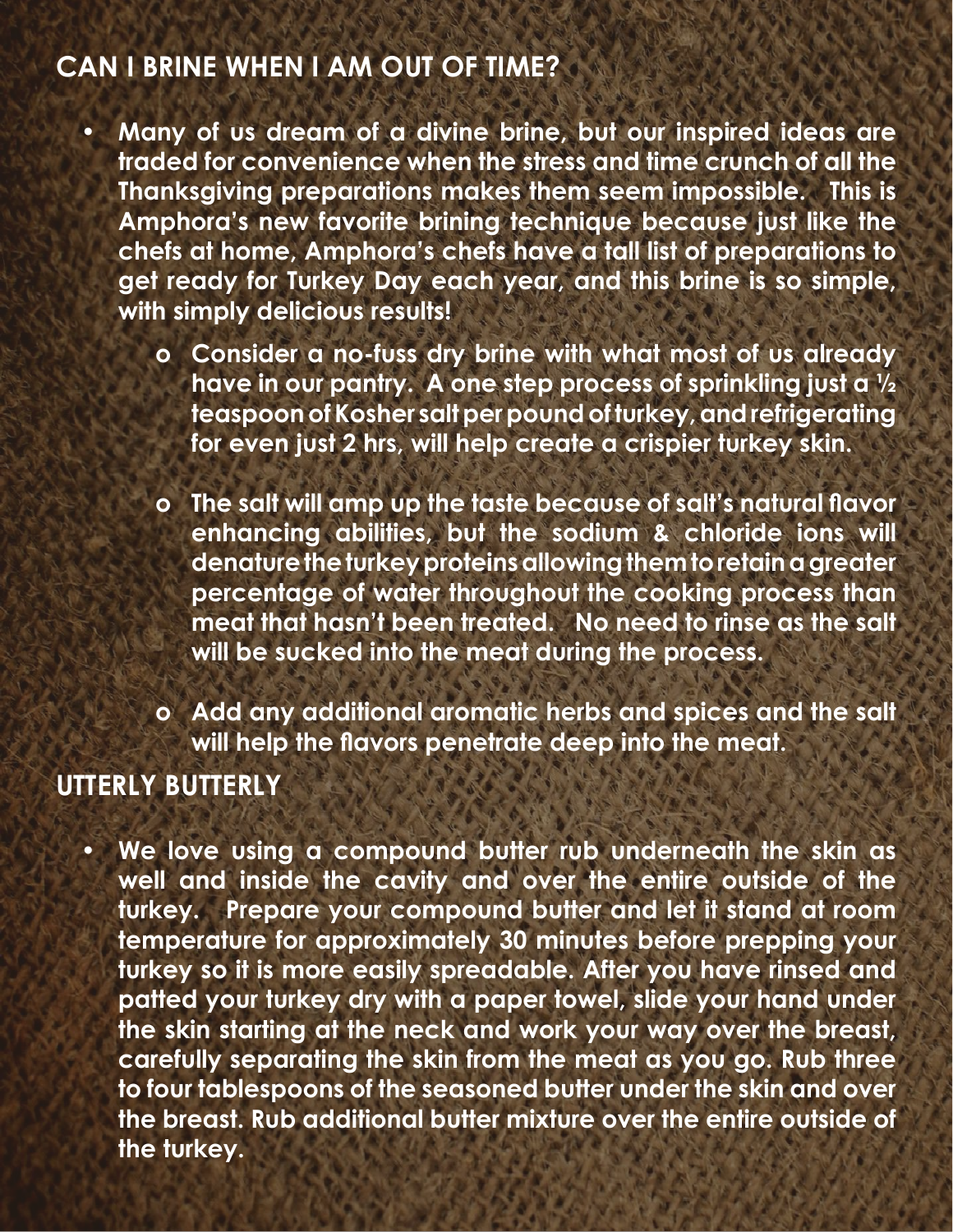**o CHEF'S TIP: If the butter doesn't seem to adhere, place it in the oven for 15 minutes to pull some of the excess moisture from the skin that makes it too slippery to stick. Then rub it all over with the seasoned butter.**

#### **HONEY, I BURNT THE TURKEY**

**We all want a golden crispy skin, and a moist tender turkey but sometimes it's so hard to get it right!**

**• CHEF'S TIP: Soak cheesecloth in a fragrant mixture of white wine, butter and lemon juice and cover the skin of the bird with the cloth. This helps add and lock in moisture in the part of the turkey that tends to dry out quickly while we wait for the rest of the turkey to cook. Remove the cloth appx 30 minutes prior to completion and baste well to crisp the skin as the hot drippings sizzle on the skin of the turkey. The result is a buttery moist turkey with a crispy golden brown skin.**

### **TIME TO ROAST**

**The rule of thumb for cooking turkey is 13 minutes per pound, at 350°F**

- **• 8-12 pounds 2-3.5 hours**
- **• 13-16 pound 3-4 hours**
- **• 16-20 pounds 4-5 hours**
- **• 20-25 pounds 5-6 hours**
- **• 25-30 pounds 6+ hours**

#### **STOP BASTING & WASTING**

- **• Every time you open the oven door, your oven loses heat, and your turkey takes longer to cook, and the more it can actually dry out.**
- **• The pan drippings that you baste with are a mixture of fat and liquid, and that liquid will actually make your turkey skin soggy and dry your meat out.**